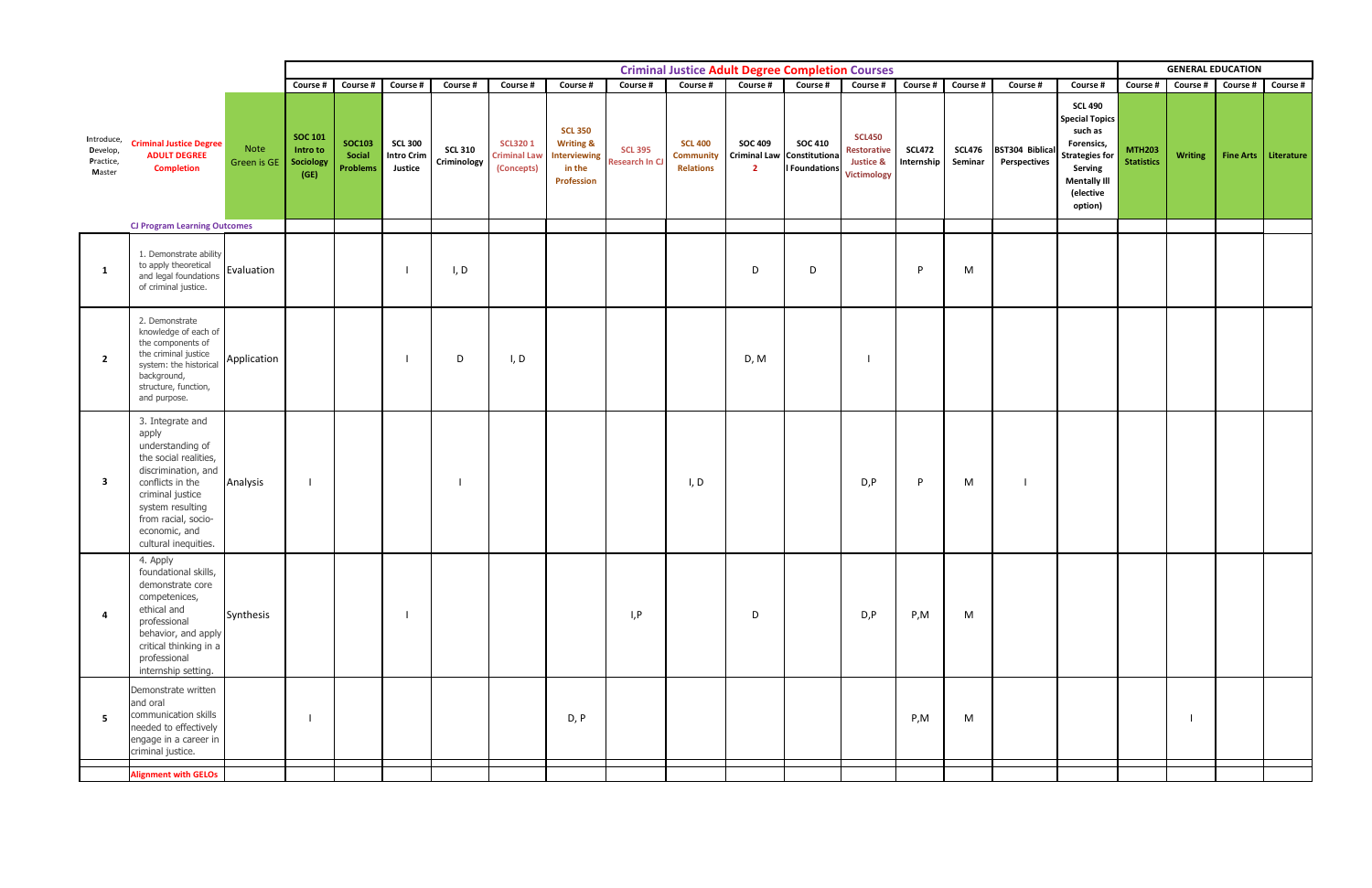| <b>Students will</b><br>acquire knowledge<br>of human cultures<br>and the physical<br>$\textsf{ILO H1}$ and natural world<br>while developing<br>skills and habits<br>that foster life-long<br>learning     |   |      |  |   |      |   |   |   |   |      |   |  |   | D, P |  |
|-------------------------------------------------------------------------------------------------------------------------------------------------------------------------------------------------------------|---|------|--|---|------|---|---|---|---|------|---|--|---|------|--|
| Written: Students will<br>be able to effectively<br>GELO 1a express ideas and<br>information to others<br>through written<br>communication.                                                                 |   | D, P |  | P |      |   |   |   |   |      |   |  |   |      |  |
| Oral: Students will be<br>able to effectively<br>GELO 1b express ideas and<br>information to others<br>through oral<br>communication.                                                                       |   | D, P |  | P |      |   |   |   |   |      | M |  |   |      |  |
| Information Literacy:<br>Students will be able<br>to access and cite<br>information as well as<br>GELO 1c evaluate the logic,<br>validity, and<br>relevance of<br>information from a<br>variety of sources. |   |      |  |   | D, P |   |   |   | D |      |   |  |   |      |  |
| Critical Thinking:<br>Students will be able<br>to examine, critique<br>GELO 1d and synthesize<br>information in order to<br>arrive at reasoned<br>conclusions.                                              | D | I, D |  |   |      | P | M | M | P |      |   |  |   |      |  |
| Quantitative<br>GELO 1e Reasoning: Students<br>will be able to solve<br>problems that are<br>quantitative in nature.                                                                                        |   |      |  |   | P, M |   |   |   |   |      |   |  | D |      |  |
| <b>Students will</b><br>develop a deeper<br>and more informed<br>ILO #2 understanding of<br>self and others as<br>they negotiate<br>complex<br>environments                                                 |   |      |  |   |      |   |   |   |   |      |   |  |   |      |  |
| Students will develop<br>GELO 2a an understanding of<br>self that fosters<br>personal wellbeing.                                                                                                            |   |      |  |   |      |   |   |   |   | D, P | M |  |   |      |  |